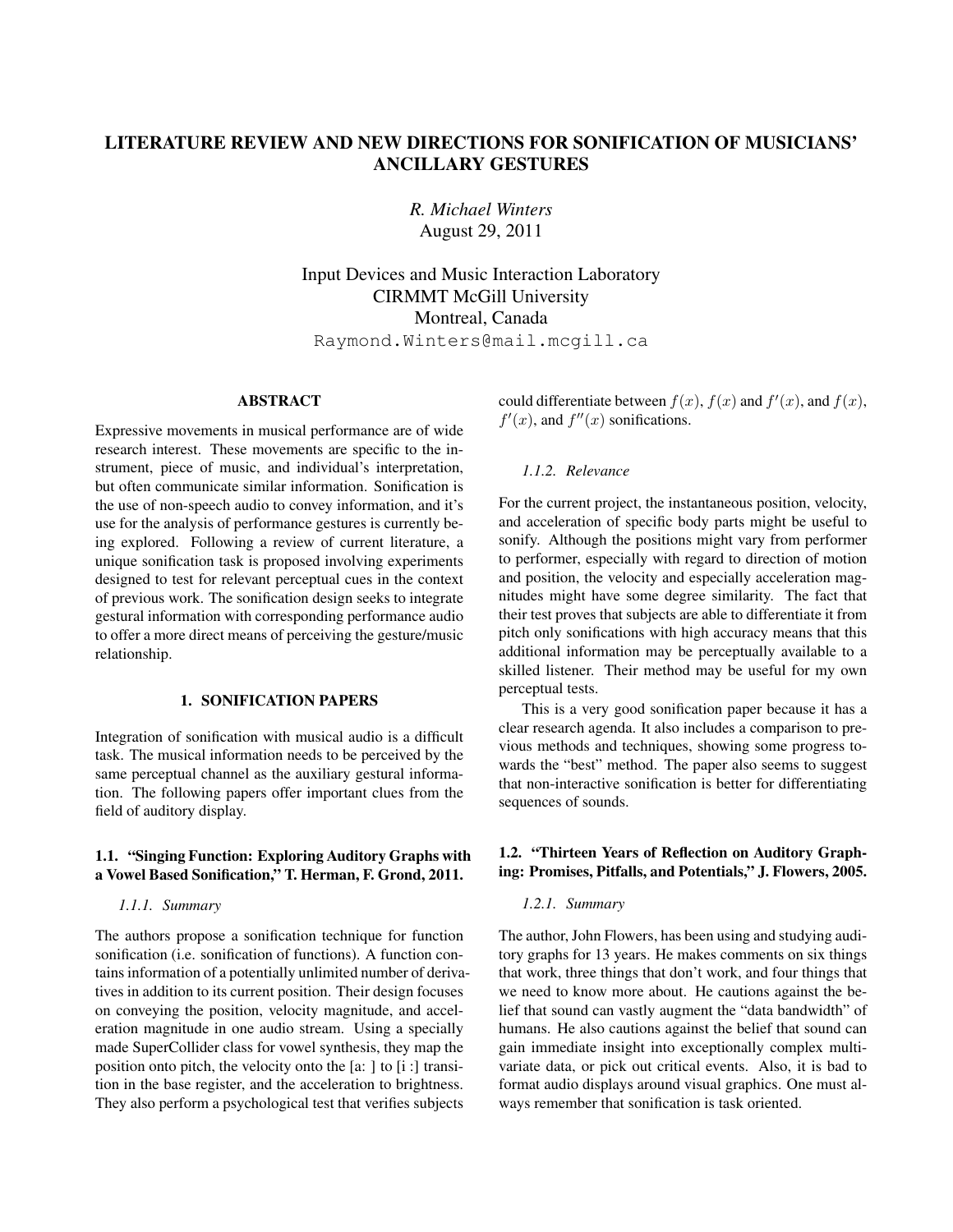### *1.2.2. Relevance*

This article was suggested to me by F. Grond through email correspondence. F. Grond has already spent much time sonifying clarinetists' ancillary gestures. The following are comments that I found useful for the present project. Loudness should be used to provide contextual cues and signal critical events and not to represent an important continuous variable. Furthermore, instead of playing multiple tracks at the same time, it is better to just play them sequentially. When possible, exploit temporal resolution. Avoid the use of simultaneous pitch mappings. Use distinct timbres instead.

# 1.3. "Aesthetic Strategies in Sonification," F. Grond, T. Hermann, 2011.

### *1.3.1. Summary*

The relationship of sound and sonification is discussed at great length. Sound becomes sonification when it can claim to possess explanatory powers. Sonification often aims to represent something without a natural sonic reference point in a way that is perceptually suitable.

A typology of sounds is introduced and detailed: Elicited sounds, repeated sounds, conceptual sounds, technologically mediated sounds, melodic sounds, familiar sounds, multimodal sounds, and vocal sounds.

The paper ends by discussing whether sonification is a scientific or artistic practice. If it is only scientific, then it has to follow the types of aesthetic and scientific considerations as discussed in the paper. If it is considered only artistic, it unnecessarily reduces its potential.

### *1.3.2. Relevance*

This paper was suggested to me by F. Grond, the most current researcher to attempt sonification of ancillary gestures. He thought it might be useful to me as it deals with some aesthetic issues (aesthetic in the sense of how things appear/ are perceived). It may be useful to think about the proposed typology when choosing an appropriate sonification design.

Furthermore, as the proposed sonification is meant to be played with music as reference, the same sonification might be viewed scientifically and artistically.

## 1.4. "Toward a Data Sonification Design Space Map," Alberto de Campo, 2007

Alberto de Campo has much experience with data sonification through his work at IEM Graz. In this ICAD proceeding he proposes a systematic approach for reasoning about experimental sonification designs for a given type of data set. The best type of mapping for the current display will be a continuous parameter mapping.

# 1.5. "Auditory Graphs: A Summary of Current Experience and Towards a Research Agenda," T. Stockman, L. Nickerson, G. Hind, 205

This paper was referenced by Herman and Grond in "Singing Function," and may be relevant for the context of my research in the sonification domain. Tony Stockman is now the president of ICAD. Besides his experience and research credentials in auditory display, he is also blind.

# 2. EXPRESSIVE GESTURE IN MUSIC PERFORMANCE PAPERS

Certain gestures are more important than others for the perception of musical structure and intended emotion. The auditory channel is not unlimited and these features must take precedence to other information. The following papers provide clues as to the most relevant movements and gestural characteristics.

## 2.1. "Origins and Functions of Clarinetists' Ancillary Gestures," M. Wanderley and B. Vines, 2006.

### *2.1.1. Summary*

Musical performance is filled with information. In addition to the auditory cues, expressive gestures carry information about the emotions and intentions of the performer. This paper includes a large previous work section that notes the work of Delalande (1988) and Davidson (1993) in particular. Delalande monitored the movements of Glenn Gould playing the piano and made important observations. Davidson was a psychologist whose research showed that gestures not only carried information about the music and musicians intentions, but also could convey some information better than the music could.

The experiments of the present paper tested the ancillary gestures of clarinetists and how they were perceived in relation to the music. Dynamic Time Warping was used to normalize all performances metrically. They created a typology of three different levels of ancillary gestures. 1) Metrical/Physiological 2) Rhythmic/Structural and 3) Interpretive.

Next they studied the perceived tension and phrase/structural relationship of expressive gesture and music. They studied 30 people, 10 viewed the visual only, 10 listened to audio only, and 10 watched the audio and visual simultaneously. What they found was that the audio and visual perception of tension was roughly independent. However for the audiovisual performance, although the emotional response followed the audio only contour, the magnitude was increased or decreased by the visual cues.

The result was different for phrase/structural. The visual and audio confirmed the same designations of phrase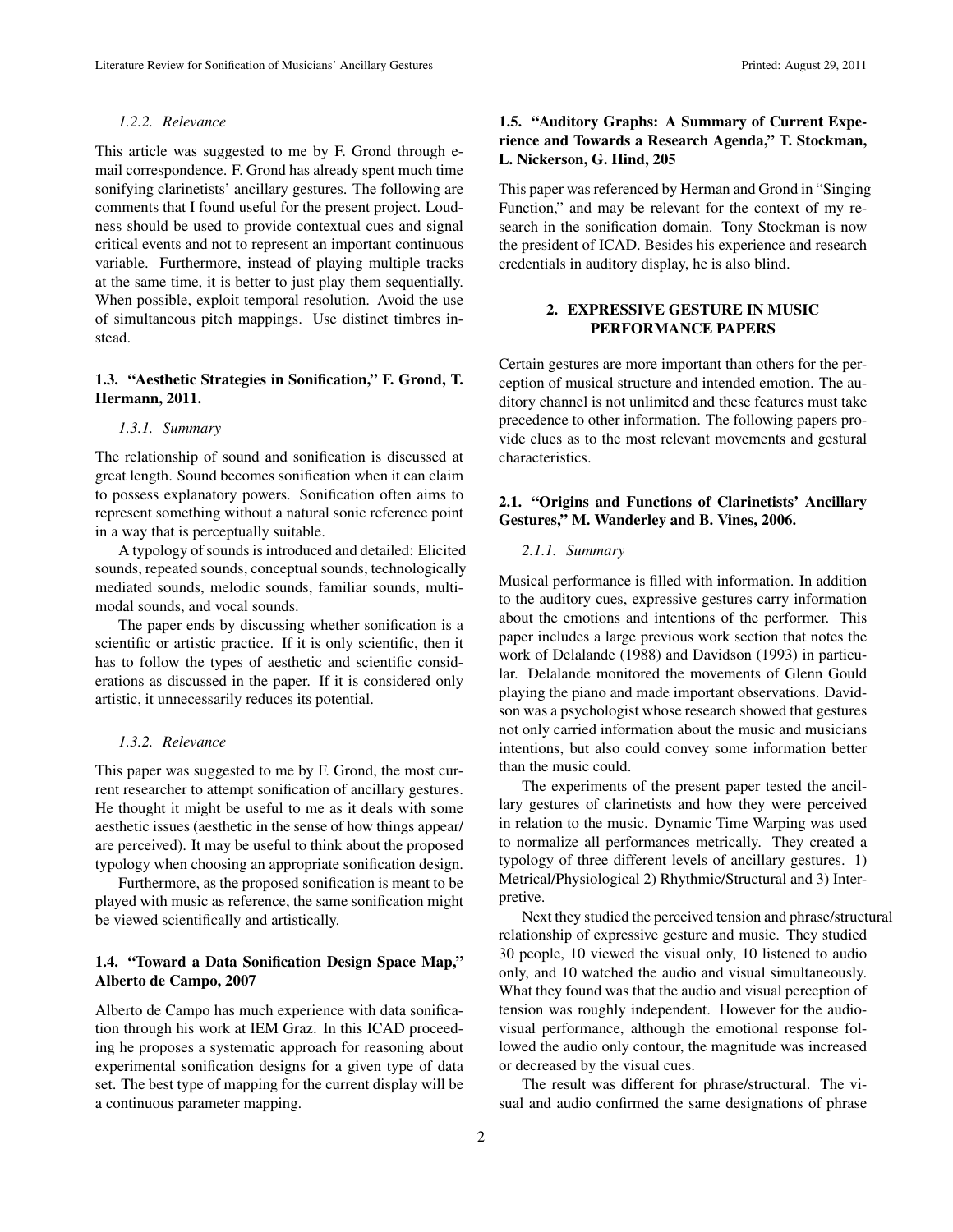independently. This may be due to the breathing of Clarinetists, but this was not the only consideration. Gestures also acted to coarticulate the phrase structure by anticipating the coming sound or extending beyond it. It is clear that gestures contribute to the perceived musical structure of phrasing and tension.

### *2.1.2. Relevance*

For the current project, we should make a goal to be able to identify all three levels of ancillary gestures in the sonification. It is doubtful that visual tension will be expressible using sonification because it is not clear what motions contribute to its perception. To my knowledge, sonification has not yet dealt with conveying emotional information like tension. If the sonification could somehow produce analogous results for sonification only, music only, and sonificationmusic, it would be worthy of note.

Unlike tension, it should be possible to convey the phase/ structural elements of the piece using sonification because they are clearly identifiable. Furthermore, the tendency for gestures to precede phrases and extend them might produce an interesting interaction when played with the performance audio.

# 2.2. "The Musical Significance of Clarinetists' Ancillary Gestures: An Exploration of the Field," M. Wanderley, B. Vines, N. Middleton, C. McKay, W. Hatch, 2005

#### *2.2.1. Summary*

Section 2.1 is a book chapter that summarizes important work done by Wanderley and Vines in 2005, most of which is also featured in this article. Unlike the book chapter, this article was published in a journal, and there is more detail concerning the materials, methods, and analysis. There is also a better discussion of the relationship to previous work.

This work builds upon previous work by focusing on the timing of various performance manners, the relation of ancillary gestures to the musical score, the different styles of expressive movements among the performers, and the perception of these movements by the audience.

Recapping previous work, ancillary gestures are not randomly produced or just a visual effect, but rather are an integral part of the performance process. They might be important for a performer's physical comfort, ergonomic fluidity, or to enhance the performer's emotional experience or that of his or her audience.

Data is collected using digital video cameras and information from a high-accuracy three-dimensional optical movement tracker. Time-warping algorithms are applied to the data to normalize it all with respect to time.

Subjects were asked to play in three manners, i) immobilized. ii) standard. or iii) expressive. Performers consistently played faster while immobilized. Even for immobilized performances, it was very uncomfortable for the musicians to play, and it was difficult to suppress the movement entirely. The tempo changes are quantified and analyzed.

From the video performance, it became apparent that performers would decrease movement during very active technical passages and exaggerate their movements in easier areas. In particular, performers would move a lot at the beginnings and endings of phrases.

Movements in general coincided with patterns of tension and release, like in musical phrasing. Although some musicians noticeably did not move with the phrase structure, they nevertheless moved rhythmically. Performers' unique styles of motion are explicated textually. The movement of the bell was most frequent, followed by head movement, knees, waist, and arms. Lower body motions were often related to subtle local dynamic fluctuations involving individual notes as opposed to overall phrasing.

The article talks briefly about the perception of musician performance. Visual, audio, and audio-visual presentations were compared. The audio component dominates the affective perception of tension and the audio and visual component react independently for tension. High tension in vision was associated with active and expressive movement patterns, while low tension was associated with smooth, controlled, and consistent movements. When combined the perception of tension in the audio-visual became more pronounced.

A very similar sense of phrasing was perceived for audio, visual, and audio-visual. However, the visual had a tendency to lengthen the perceived duration of the phrase. Performer gestures preceded the phrase and/or extended into the silence.

#### *2.2.2. Relevance*

It is clear from the study that performers will tend to move in either rhythmic or phrase oriented manners generally. They will move relatively little during intense technical passages, and more at the beginning and ends of phrases. For Clarinetists, the bell moves the most, followed by the head, knees, waist, and arms. Lower body motions were often related to subtle local dynamic fluctuations. Again, if it were possible for sonification to express tension, it would be interesting to compare it to the visual response to the performer's movement.

## 2.3. "Visual Perception of Musicians' Instrument from Kinematic Displays," Bernardin et al., (in press).

#### *2.3.1. Summary*

This paper represents some of the most current work in the study of musicians' ancillary gesture. Although dealing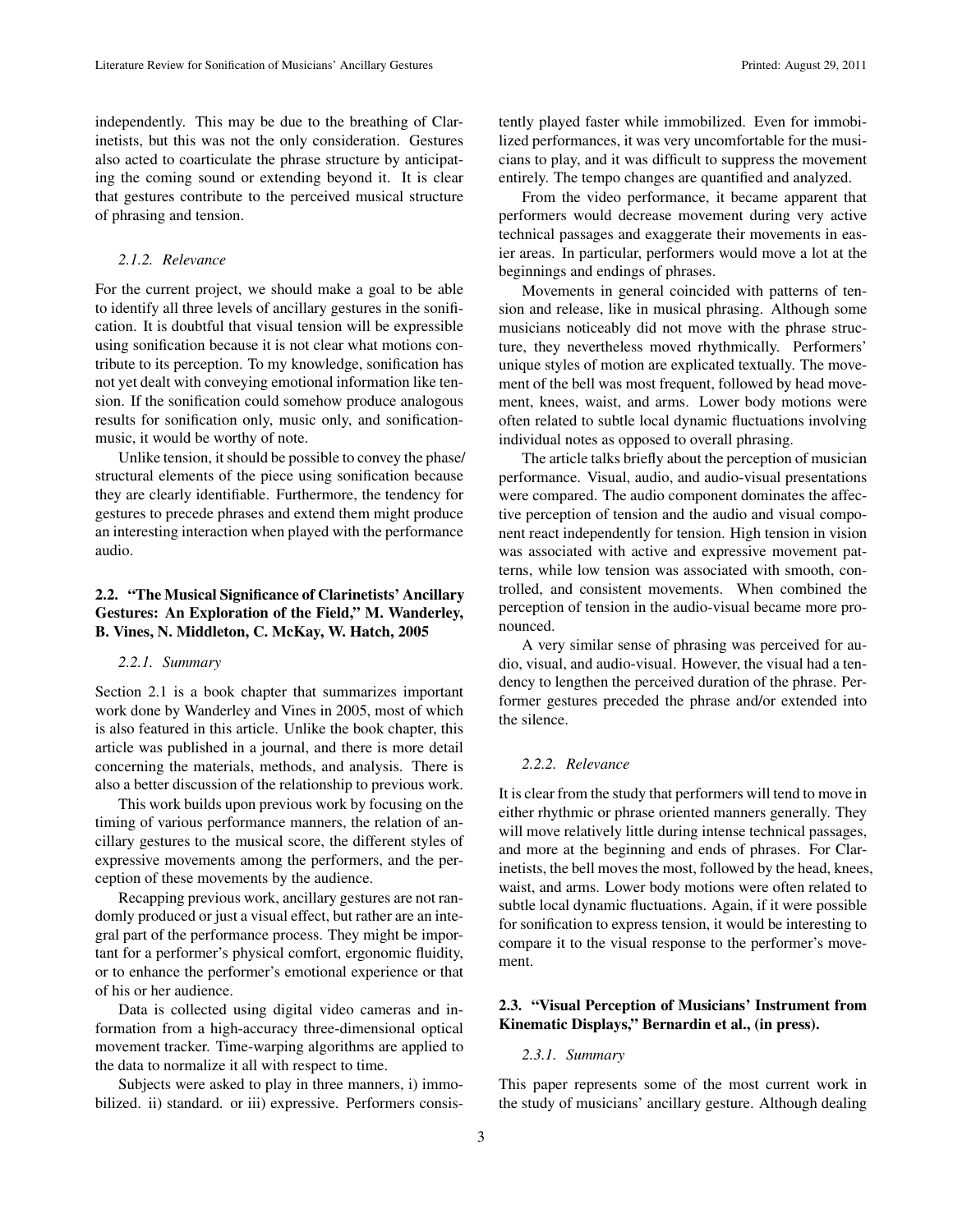with musician's movements, the big topic is the perception of biological motion. The paper asks if there is a correlation between recognizing the type of instrument being played and motor experience (i.e. experience playing the instrument).

They accumulated results of 10 violists, 10 clarinetists, and 10 non-musicans as they viewed a group of 4 clarinetists and 4 violists playing the Brahms Op. 120. There were 5 display conditions for each performer full body (FB), trunk (T), trunk-shoulders (TS), lower body (LB), and trunk, shoulders, lower body (TSLB).

They found that instrument recognition was possible from reduced kinematic displays, but visual and motor knowledge of the instrument increases performance. Up-down and medio-lateral displacements of the center of mass were identified as motor signatures of each instrument. The local motion displayed cues, but was context-dependent. Visual and motor knowledge about the instrument technique increased performance on the recognition task. The local updown neck movement increased recognition for the TS display but not the T, and TSLB displays. This result suggests that instrument recognition is independent of the amount of information present in the display.

### *2.3.2. Relevance*

In the typology of musician's ancillary gestures, the material/physiological gestures differ from instrument to instrument. A well-formed sonification design should be able to produce similar performance results for instrument identification. Because the display is not limited to direct visual correspondence, features such as the up-down or mediolateral displacement of the center of mass might take a more important role. The local up-down motion of the neck might also be useful to sonify for this task.

If the sonification exceeds the performance of the visual conditions or ANN, it would be worthy of note. It would be interesting if we also found that the TS display was easiest to identify. In contrast to the visual perception paper, I think we might find that for sonification, the amount of visual or motor experience with a musician would not increase the performance.

Sonification in this context might offer advantages specifically because it does not have an absolute reference point.

# 2.4. "Music and Motion-How Music-Related Ancillary Body Movements Contribute to the Experience of Music," M. Nusseck, M. Wanderley, 2009

#### *2.4.1. Summary*

The article studies the interaction of movement amplitudes and the music-related dimensions of tension, intensity (i.e. how much were they moving), fluency, and professionalism.

The results show that manipulating the amplitude of arm and torso movements had less effect on these parameters than movements of the whole body. In general, it seems to suggest that the experience is less based upon the individual body motion behavior and more upon the general relative motion characteristics. Naively, this makes sense because not everybody moves the same way to express intentions.

Four clarinetists played the first phrase of Brahms Clarinet Sonata Op. 120 No. 1. The performances were recorded as video, and motion capture data. The participants were 17 undergraduates from the McGill school of music. It was found that the dimensions of tension, intensity, fluency, and professionalism were roughly independent, except for a slight correlation in ratings of fluency and professionalism. It was found that the videos and motion capture data convey similar amounts of communicative information for observers.

Two experiments were conducted. In the first, either the arms or torso were "frozen" out, meaning that they were held still relative to the rest of the body. There were only marginal changes in the ratings of the four musical parameters for each.

In the second experiment, the amplitude of motion of the whole body was changed by 20%, 50%, or 150%. All ratings increased with higher amplitude, especially intensity. Lower amplitudes in general corresponded to lower ratings in the four dimensions. However, some body motions did correlate more with musical dimensions. Specifically, the arm motions correlated better than the torso motions for the judgement of the performers fluency and professionalism. The torso movements correlated better than the arm movements with the expression of tension and intensity. Playing the visual information in the reversed order had little influence on the ratings of the four parameters.

### *2.4.2. Relevance*

The paper suggests that the individual body motions are less important than the movement as a whole. The goal of the sonification might not be to convey the basic data of sensor position for every sensor, or even the motion of individual body parts, but rather the movement as a whole. This would be more beneficial given that the auditory channel is not unlimited.

As an ultimate goal, a good sonification design should be able to communicate the four musical parameters mentioned in this article and produce similar results. Of these parameters, professionalism and tension don't have direct correlates in movement, so may not be easy to sonify. All four parameters are high order considerations, but in a sense, these are more important that simple sensor positions and velocity. According to section 2.5, in addition to intensity and fluency, speed and regularity of movement should also be conveyed.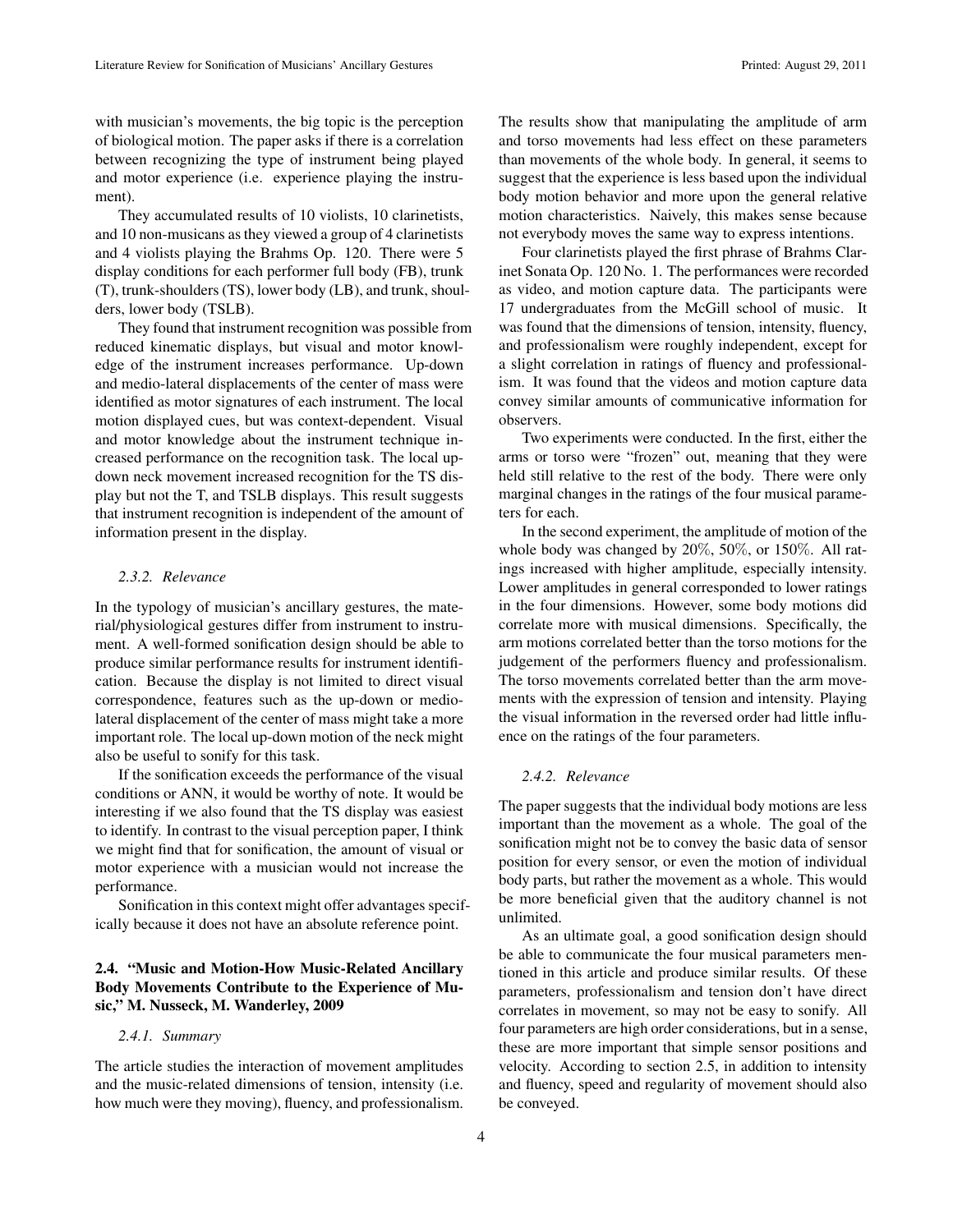# 2.5. "Visual Perception of Expressiveness in Musicians' Body Movements," S. Dahl, A. Friebeg, 2007

### *2.5.1. Summary*

This article was published in *Music Perception* only a few years ago. It's results suggest that people can correctly identify the emotions of happy, sad, and angry from video displays of musical performances without audio. The paper goes much further however and shows that these perceived emotions were only slightly influenced by viewing condition (i.e. full body, no hands, torso, and head). By asking the subjects to rate the performance with regards to regularity, fluency, speed, and amount, the researchers showed correlation between these cues and the correctly perceived emotions. While this experiment was conducted using a marimba performance, similar results for judgments of intended emotion were found for both bassoon and saxophone for movement cues.

#### *2.5.2. Relevance*

Regularity, fluency, speed, and amount (analogous to intensity in 2.4) are movement cues that can convey the emotional states of happy, angry, and sad. Although a sonification cannot(?) convey emotions, it can convey these movement cues. Perhaps with enough experience listening to the sonification, a listener can associate these movements with the emotions.

Furthermore, their results suggest that the perceived emotions are not significantly altered by viewing condition. Regardless of viewing the head, torso, no hands, or full body, the same movement cues are conveyed and perceived emotion is not affected. By focusing in on the movement of only one part of the body, a sonification should be able to correctly convey the four movement cues. By reducing the amount of information the sonification must convey, there is more space in our "data bandwidth."

# 2.6. "Cross-modal interactions in the perception of musical performance," B. Vines, C. Krumhansl, M. Wanderley, D. Levitin, 2005.

#### *2.6.1. Summary*

This experiment and its results are summarized in Wanderley and Vines 2006. Like in Davidson 1993, subjects were asked to make continuous judgements of musical tension and phrasing during a video only (VO), audio-video (AV), or audio only (AO) recordings of a musical performance. For phrasing, the three conditions produced roughly the same results. However, the addition of visual stimulus served to extend the sense of phrasing, or cue the beginning of phrases.

For judgements of tension, the VO and AO were roughly independent. In the AV condition, tension followed the contour of the AO, but the visual component served to augment or reduce the perception of tension. The video component also indicates musical interpretation and anticipates changes in emotional content.

### *2.6.2. Relevance*

This paper provides a guide for how to think about the crossmodal interaction of perceived phrasing and tension during a musical performance. Results from section 2.4 suggest that the experience of tension in an AV performance is roughly the same whether you are using motion capture data or video.

A good sonification should be able to communicate analogous information about phrasing. Again, because the experience of visual tension is complex, there may be no easy means to sonify. Perhaps the sonification design might save conveying tension for a later point.

## 2.7. "Visual Perception of Performance Manner in the Movements of Solo Musicians," J. Davidson, 1993.

#### *2.7.1. Summary*

The paper compares the expressivity rating (perhaps analogous to intesity section 2.4 or amount in section 2.5) for VO, AV, and AO performances in which the performer was asked to play in either a deadpan, projected, or exaggerated manner. Her graphs (which do not contain error bars) show that VO is equally and at times better than AV or AO for identifying deadpan, projected, or exaggerated performance.

### *2.7.2. Relevance*

This paper is good because it illustrates that the visual perception of a performance communicates the same information and perhaps at times better than auditory or audio-visual perception. With regards to the sonification, adding sonification to the audio would definitely change the results. I wonder how the Audio-Audio (AA) would be in comparison to the VO, AV, or AO at communicating deadpan, projected, and exaggerated manner.

### 2.8. "Non-obvious Performer Gestures in Instrumental Music," M. Wanderley, 1999.

Wanderley points to the importance of gesture in music and the relevance of its study for understanding language, developments in HCI, and for contemporary music. He begins by reviewing relevant research, then focuses on the nonobvious (later termed ancillary) gestures of clarinet players.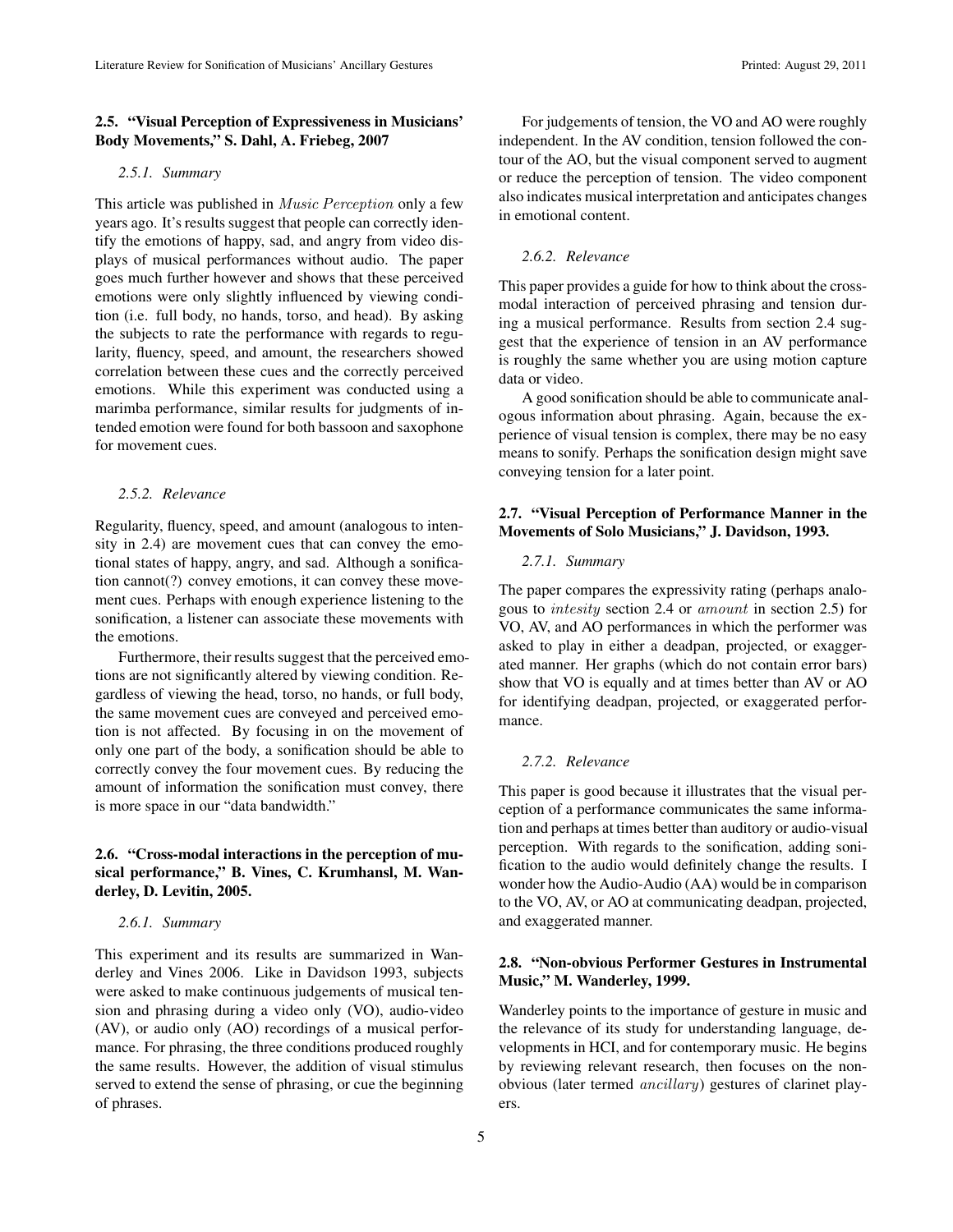Non-obvious or ancillary gestures are a class of performer gestures that are produced by means of moving the instrument. This class is a subset of Delalande's accompanist gestures, which incorporate the movements of all the body parts not involved with actual sound production. Wanderley identifies a few general motion characteristics for a clarinetist. Then shows that these movements have an affect on the sound produced by the instrument.

## *2.8.1. Relevance*

The idea that there exists extra information being conveyed through gesture is introduced here. It is also mentioned that performers aren't generally aware of the way they move when they perform. For a non-intrusive sonification, it should be possible to monitor one's movements in real-time performance or practicing. Being aware of how one moves while performing might lend itself to better performance technique and practice.

## 2.9. "Quantitative Analysis of Non-Obvious Performer Gestures," M. Wanderley, 2002.

### *2.9.1. Summary*

Building on previous work in non-obvious or ancillary gestures, Wanderley shows quantitative results from four clarinetists playing through standard pieces of the classical and contemporary repertoire. Wanderely shows that performers can play without ancillary movements, but this often results in strained performance, and often the movements are reduced rather than repressed completely.

By analyzing different performances of the same piece, it was found that there was a high degree of internal consistency between performances. There seems to be a strong correlation between what is played and how it is played. For different performers, there were movement patters that were similar despite a high degree of idiosyncrasy. A three tier typology of movement is created to deal with the different types of ancillary gesture. The material/physiological and structural movements are those that are roughly similar across performances of different musicians having mostly to do with the instrument being played and the piece being played. The movements related to the interpretation are idiosyncratic.

#### *2.9.2. Relevance*

Ideally, a good sonification should be able to identify what movements are similar between performers and which are not. Movements related to the three tier typology are very relevant. A listener should be able to identify the type of movement being made from the sound.

2.10. "Postural Behavior in Music Performance," T. Delphine, (in process).

#### *2.10.1. Summary*

This paper is still in process. There is no abstract or conclusion, the organization is confusing, and the analysis leaves open many questions. The goal of the paper is to find what movements differentiate violists and clarinetists as they play the Brahms' Op. 120 clarinet sonata. Another goal was to find movement patterns that were shared by the two types of instrumentalists. Progress into this second goal is not developed.

Through analysis of the center of pressure (COP), it is found that clarinetists and violists move through different ellipses in the Anterio-Posterior and Medio-Lateral plane. The clarinet player is more side to side, and the violist is more along the diagonal.

### *2.10.2. Relevance*

If there are obvious motions that distinguish the instrument playing styles, these should be clear in the sonification. The motion of the center of pressure is clearly one of the key features for distinguishing violists and clarinetists.

# 3. SONIFICATION OF MUSICIANS' ANCILLARY **GESTURES**

Sonification is well motivated in the context of motion capture data because of its ability to convey large and temporally complex data holistically. In this context, sonification may reveal hidden data structures that are not visually obvious and help to reduce the cognitive load of the visualization. The following papers explore the sonification of clarinetists' ancillary gestures.

# 3.1. "Methods for Effective Sonification of Clarinetists' Ancillary Gestures," F. Grond, T. Hermann, V. Verfaille, 2010.

#### *3.1.1. Summary*

The goal of this paper is to compare two sonification techniques with respect to the perception of clarinetists ancillary gestures. The paper also seeks to further understanding of how sonification influences multi-modal displays.

The authors motivate the use of sonification for the present task. Sonification is ideal for representing dynamic patterns in multivariate data sets with complex information. Secondly, sound requires neither particular orientation or directed attention. Thirdly, in applications such as this, the eyes are already occupied with a specific task, and sound allows for more information to be perceived.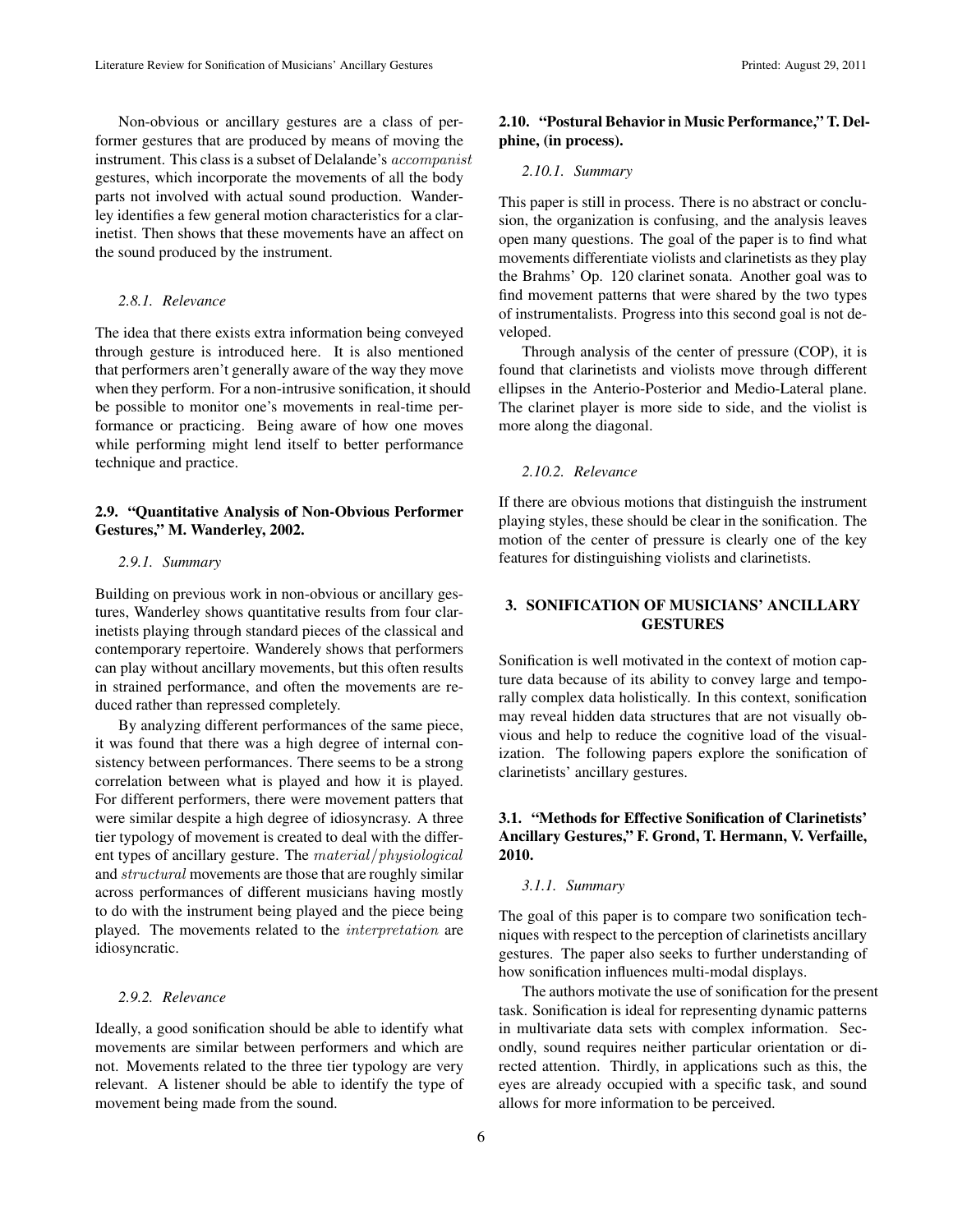The design is also well founded. The design space map in section 1.4 suggests that for the current sonification, a continuous parameter mapping is appropriate. They want the sonification to lead to articulations which segment the audio according to movement patterns in a perceptually meaningful way. The sonification should be able to distinguish movements from different parts of the body.

The sonification is a resonant filtered white noise source. Frequencies between 150 and 4000Hz where assigned to each marker. The gain corresponded to the velocity exponentially mapped between 0.001 and 1. The velocity modulated the center-frequencies  $\pm 5\%$  and the rq of each resonant filter was mapped exponentially between 0.001 and 0.1.

The authors discuss in detail issues related to multi-modal display. A sound object needs a source in order to be perceptually integrated.

A task was created to compare the efficiency of the multimodal display using the PCA data versus the pure sensor velocity data using visually augmented stickman displays. Their results suggest that the velocity approach was more efficient than the PCA approach and that the multi-modal display was better than the visual only.

They view sonification in this particular setting as useful in guiding attention rather than adding information that is not present in the visual display.

### *3.1.2. Relevance*

F. Grond and T. Hermann have extensive data sonification experience. Their sonification technique is likely very well founded. However, I found no reference to previous sonification techniques. It is not clear what choices they would make if the display were sonification only. However, their technique will be useful for psychological comparison.

Once again, their task is a better understanding of sonification in multimodal displays rather than comparing sonification techniques independently of visual information. This clearly pairs their research with Savard's goal of using the sonification in a multi-modal context. Their sonification is intended for use with visual display as opposed to with the music.

# 3.2. "When Gestures are Perceived through Sounds: A Framework for Sonification of Musicians' Ancillary Gestures," A. Savard, 2009.

### 3.3. Summary

The motivation for the sonification is as a component in a multlimodal tool for holistic and rapid data analysis of a musicians' ancillary gestures. Sonification is added to a visualization in order to increase understanding and efficiency. A second goal is to use it as a pedagogical tool for musicians

to become more aware of their movements. For this second goal, an interactive and real-time sonification is ideal. As a preprocessing step, principle component analysis (PCA) is used for data reduction.

Savard frames his work in the context of sonification specific to gesture. These gestures have been historically sports related or music related. As in section 3.4, the most salient features are body curvature, bending of knees, weight transfer (center of mass), and circular movement of the clarinet bell. Ideally, the sonification design allows for these features to be compared simultaneously.

Savard then goes into a detailed discussion of data acquisition, processing, and reduction. The PCA analysis is good because most of the information is preserved in the eigenvalues, and data is reduced. In exchange however, we lose literal interpretation of body movements from the data.

The sonification incorporates a lot of data and is complex. The sonification system does not require the user to have specific knowledge in programming or signal processing. It is mainly designed for researchers in physiologyrelated fields, interested in rapid exploration of motion capture data sets.

#### *3.3.1. Relevance*

The task of this sonification system was to create a tool for data reduction and fast data analysis for physiology-related fields, and perhaps as a pedagogical tool. For my work, the task will be the pleasant and non-intrusive integration of gestural information into the auditory channel for direct comparison of the performed music and ancillary gesture.

The PCA analysis reduces the amount of information to a few key eigenvalues at the expense of literal interpretation of sound to gesture. For my task, literal interpretation is not necessary and the PCA analysis might be beneficial, specifically the first two eigenvalues (which clearly correspond to movement of center of mass). The data acquisition and analysis section is very detailed and will be useful in the data pre-processing phase that accompanies sonification implementation.

## 3.4. "Sonification of Musicians' Ancillary Gestures," V. Verfaille, O. Quek, M. Wanderley, 2006

#### *3.4.1. Summary*

The paper introduces and motivates sonification of musicians ancillary gestures. Expressive movements of musicians are being investigated for the goal of better understanding of music performance. In particular, sonification is ideal for representing data sets with large numbers of dynamic variables and temporally complex information that might be missed by visual displays. Furthermore, sonification does not require a particular orientation and reduces the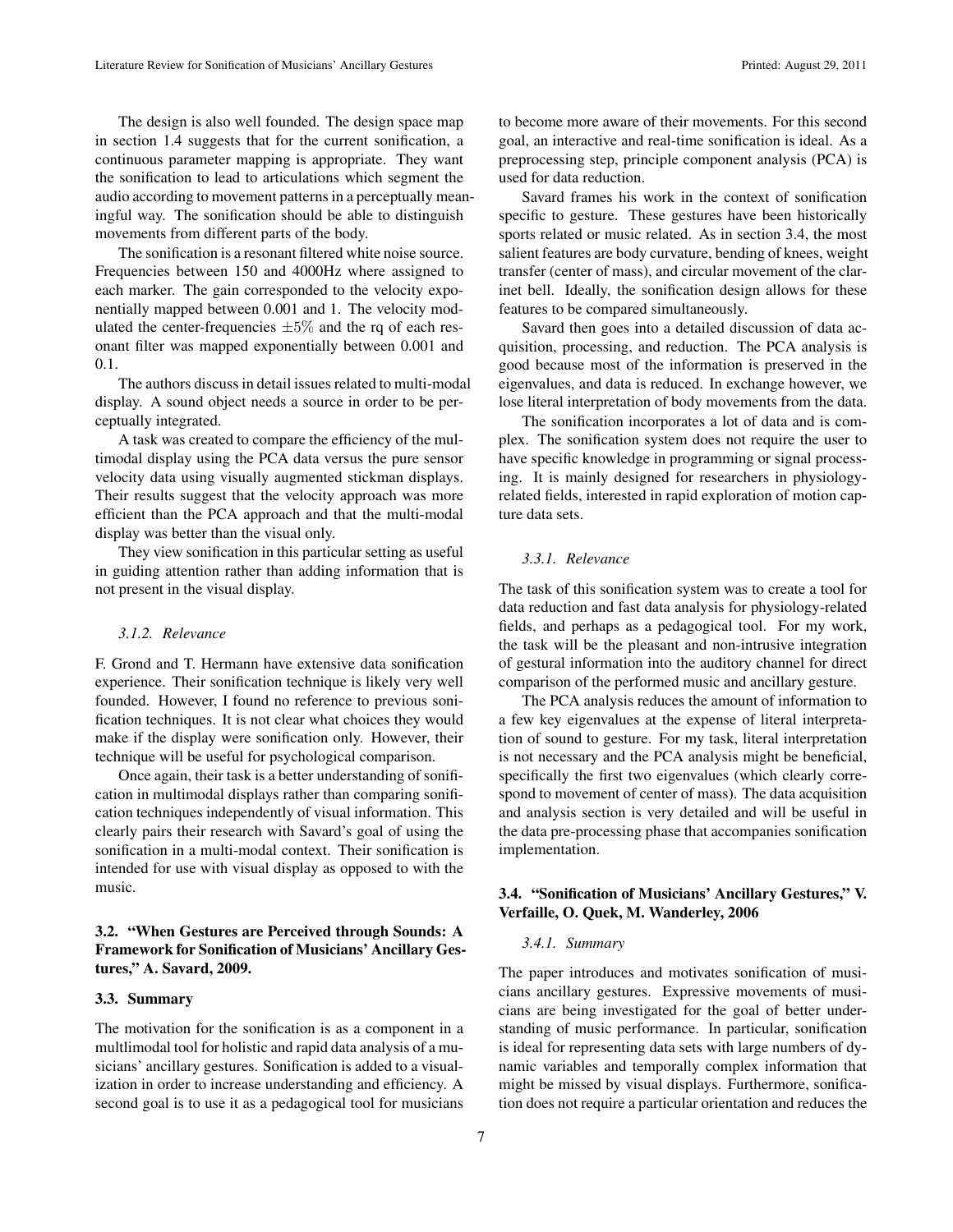cognitive load of the listener whose eyes are already busy with a visual task. Lastly, sonification helps to reveal structures in data that are not at all obvious in VO analysis

They use Laban-Bartenieff techniques to determine a list of four important ancillary gestures. These four aspects were chosen for sonification: movement of the clarinet bell, body weight transfer, body curvature, and knee bend of musician. Their goal is to combine all four into one sonification. Briefly, Risset's infinite glissandi sound was used to sonify the circular motion of the bell, body weight transfer was sonified using beat interference, the body curvature was mapped to the brightness of frequency modulated sounds, and knee bending was sonified using low-pass filtering of a white noise source.

Their sonification was viewed as successful in communicating the four gestures together because the different types of gesture where easily differentiable. They found that the best mapping settings varied from performer to performer meaning interactive sonification might be useful. For further work, they want to see how the modalities interact, and ask more formal questions such as can one recognize a particular gesture, performer, expressive manner, or expertise from the sonification.

#### *3.4.2. Relevance*

This is a very important paper because it was the first paper to use of sonification for analysis of musicians ancillary gestures. Given the expertise of the authors, the four gestures mentioned might be the most important to sonify rather than the PCA or velocity data as in [?]. Their further goals of revealing if listeners can identify gestures, performers, and performer manners remain valid and interesting for the present experiment.

# 4. A SONIFICATION TASK

Unlike previous work, the present sonification does not strive to augment visual information with sound. Instead, sonification will be used to present relevant gestural features in the same modality as the musical information. The best sonification should also be able to integrate with the performance audio such that the musical and gestural information flow fluently through the same perceptual channel. This experience might be analogous to the cognitive process of musical performance. A well-formed sonification may lead to new scientific insights and augment musical experience.

### 4.1. Key Body Movements

A sonification that simultaneously conveys the absolute position data of all sensors is not only unlikely, it is not valuable in this context. There may be a subset of the movement data which can effectively communicate the full range of expressive information.

### *4.1.1. Body Curvature, Bending of Knees, Weight Transfer, Movement of Clarinet Bell*

Sections 3.2 and 3.4 suggest that the most salient movements are body curvature, bending of knees, weight transfer (center of mass), and circular movement of the clarinet bell.

### *4.1.2. Arm and Torso*

In comparing arm and torso movements, section 2.4 suggest that arm movements correlate with the perception of fluency and professionalism and torso movements correlate with the perception of tension and intensity.

#### *4.1.3. Holistic Movement*

Other research presented in section 2.4 suggests that what matters more than the motion of individual body parts is the amount of motion for the body as a whole. Section 2.5 suggests that the identification of intended emotion is roughly equivalent for head, torso, no hands, and full body viewing conditions in visual only movies of musicians performing.

### 4.2. Key Movement Cues

# *4.2.1. Speed, Regularity, Fluency, Amount/Expressive Intensity*

According to section 2.5, simple movement cues such as speed (slow  $\Leftrightarrow$  fast), regularity (irregular  $\Leftrightarrow$  regular), fluency (jerky  $\Leftrightarrow$  smooth), amount (none  $\Leftrightarrow$  large) have been shown to be important in the perception of happiness, sadness, and anger in music. Furthermore, these results might generalized to other musical instruments.

#### *4.2.2. Material/Physiological, Structural, Interpretive*

The typology of ancillary gestures as introduced in section 2.9 should be communicated. In the interest of universality, the structural (phrase or rhythmically-oriented) and interpretive gestures might take precedence to communicating the material/physiological. However, understanding latter will be important for designing sonifications that maximize expressivity of different instrument types and contexts.

#### *4.2.3. Tension and Professionalism*

Although it is possible to rate tension and professionalism visually, because of their complexity, more information would be required before they can be formally incorporated into the sonification.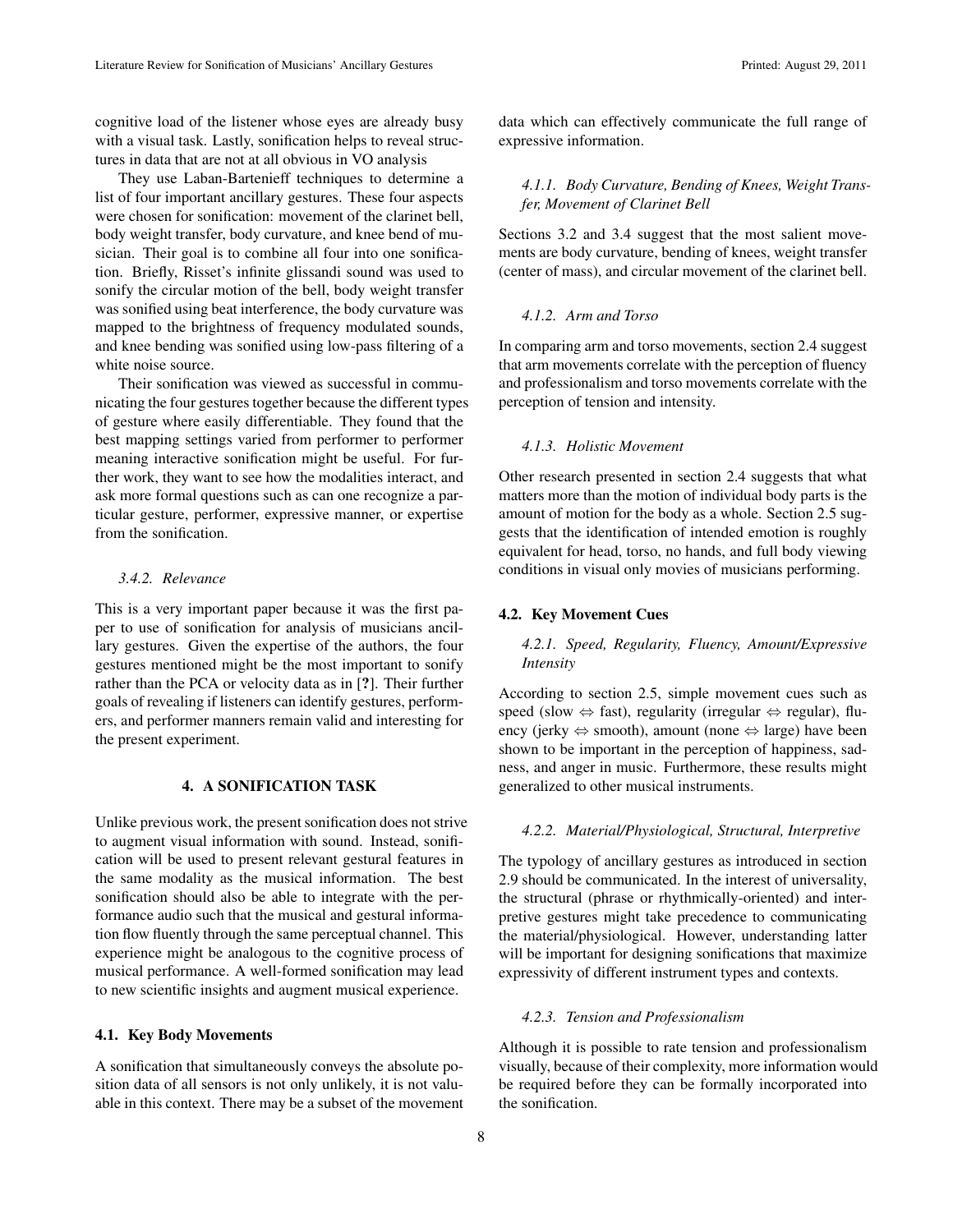#### 4.3. Additional Design Considerations

In addition to the previous design considerations, the sonification should strive to be both pleasant and integrative. A degree of "pleasantness" may facilitate continued use over long periods of time. Further, if the gestural and musical information are to share the same perceptual channel, the sonification must not mask or be masked by the performance audio.

### 5. PROPOSED PERCEPTUAL EXPERIMENTS

Good research provides direct comparison to previous work. Perceptual experiments are necessary to determine whether the sonification is successful in communicating key gestural cues and how the present sonification technique compares with previous sonifications at this task.

### 5.1. Expressive Gestures in Musical Performance

Expressive gestures are inherently visual. A subset of this visual information conveys intended emotions, musical structure, and interpretation. A well designed sonification may be able to communicate these features with the same ratings as the "stickman" visualization.

### *5.1.1. Key Movement Cues*

As discussed in section 4.2.1, ratings regarding speed, regularity, fluency, and intensity are important for conveying intended emotions. This correlation is displayed in Fig. 1. Sonification of the same data set should produce similar ratings as the visualization.

Ratings for these movement cues may not vary significantly with what parts of the body are being sonified or the type of instrument being played. A comparison of these cues across four viewing conditions is displayed in Fig. 2. Figure 3 shows the difference in these movement cues for bassoon and saxophone. This result could and should be verified using clarinet and viola data.

### *5.1.2. Effect of Movement Amplitude*

As discussed in section 2.4, increasing or decreasing the general motion amplitudes of kinematic displays had a significant effect on ratings of tension, intensity, fluency, and professionalism. Figure 4 displays the effect. Ratings for intensity and fluency can be compared for the kinematic and sonification displays. A good sonification should produce similar results for changes in movement amplitudes.

#### *5.1.3. Structural and Interpretive Gestures*

As discussed in section 2.6, judgements for phrasing coincided for visual only and audio only performances. There-

9



Figure 1: Figure 3 from section 2.5. The plot shows a comparison of intended emotions and ratings of speed, regularity, fluency, and amount (intensity) across viewing conditions. The error bars indicate 95% confidence interval. There is a correlation between these cues and conveyed emotions.



Figure 2: Figure 2 from section 2.5. The plot shows a comparison of intended emotions across viewing conditions. The error bars indicate 95% confidence interval. The results suggest that viewing condition has little effect on perceived emotion.

fore, the sonification should produce judgements of phrasing that correspond to the visual only results. Because gestures often preceed or extend phrasing, pairing the sonification with the performance audio may make structural movements more obvious.

Interpretive movements will be manifest throught the sonification as differences in the movement styles of different performers. These should also be clear in the sonification.